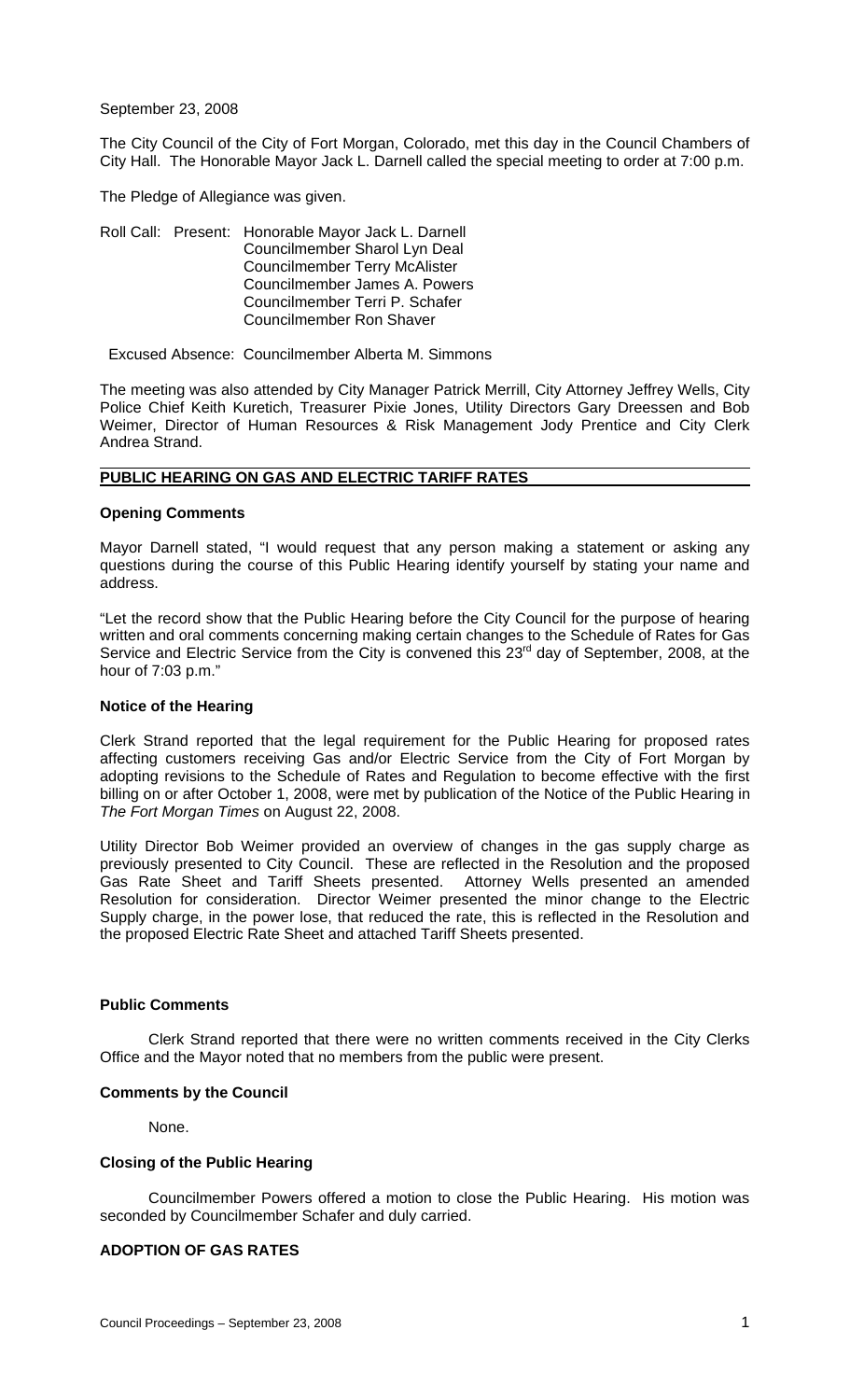Councilmember Powers offered the following Resolution and moved for its adoption. His motion was seconded by Councilmember Schafer; said Resolution being in words, letters and figures as follows, to-wit:

### **RESOLUTION NO. 08 09 01**

#### **A RESOLUTION APPROVING THE TOTAL RATE INCREASE OF 9.88% AS OUTLINED IN THE RATE SCHEDULE FOR THE GAS SUPPLY CHARGE, AND ADOPTING THE "FOURTH REVISED" SHEET NO. 10.**

**WHEREAS**, the Board of Directors of the Natural Gas Department and System Enterprise of the City of Fort Morgan hereby finds and declares it to be in the public interest and in the interest of the customers of the City's natural gas utility that the Enterprise adopt the rate increase proposed in the Rate Schedule for the Gas Supply Charge by the City of Fort Morgan to Residential, Commercial, and Municipal Customers, effective October 1, 2008; and,

**WHEREAS**, Article VII, Sec. 3 of the *Charter of the City of Fort Morgan* gives the council "power by ordinance to fix and regulate rates, fares and charges for service by public utility corporations and to change the same every five years; provided, that rates, fares or charges shall not be changed without examination by competent inspectors . . ."; and,

**WHEREAS**, the rate increase and revisions have been recommended by competent inspectors, McFadden Consulting Group, Inc.; and,

**WHEREAS**, pursuant to C.R.S. §40-3.5-104 and the City's adopted tariff sheets notice of this increase was given by the municipality on August 22, 2008 of the Public Hearing on September 23, 2008, at 7:00 p.m. at Historic City Hall located at 110 Main Street, Fort Morgan, CO 80701; and,

**WHEREAS**, the "Fourth Revised" Sheet No. 10 shall be incorporated into the published tariff of gas rates of the City of Fort Morgan, Colorado.

### **NOW, THEREFORE, BE IT RESOLVED BY THE CITY COUNCIL OF THE CITY OF FORT MORGAN, COLORADO:**

1. Effective October 1, 2008, for all utility bills generated on or after such date, the City hereby adopts the rate increase proposed in the Rate Schedule for the Gas Supply Charge by the City of Fort Morgan to Residential, Commercial, and Municipal Customers, hereby adopts the "Fourth Revised" Sheet No. 10.

2. The new rates shall be effective beginning October 1, 2008.

**PASSED, APPROVED AND ADOPTED** this 23<sup>rd</sup> day of September 2008, upon a roll call vote by the Council of the City of Fort Morgan, Colorado.

Ayes: Mayor Darnell; Councilmembers Deal, McAlister, Powers, Schafer and Shaver.

Nays: None.

Absent: Councilmember Simmons.

# THE CITY COUNCIL OF THE CITY OF FORT MORGAN, COLORADO

By: /s/ Jack L. Darnell Mayor

ATTEST:

/s/ Andrea J. Strand City Clerk

STATE OF COLORADO ) COUNTY OF MORGAN ) ss **CERTIFICATE** CITY OF FORT MORGAN

I, Andrea Strand, City Clerk of the City of Fort Morgan, Colorado, do hereby certify that the above and foregoing **Resolution** is a true, perfect and complete copy of the **Resolution**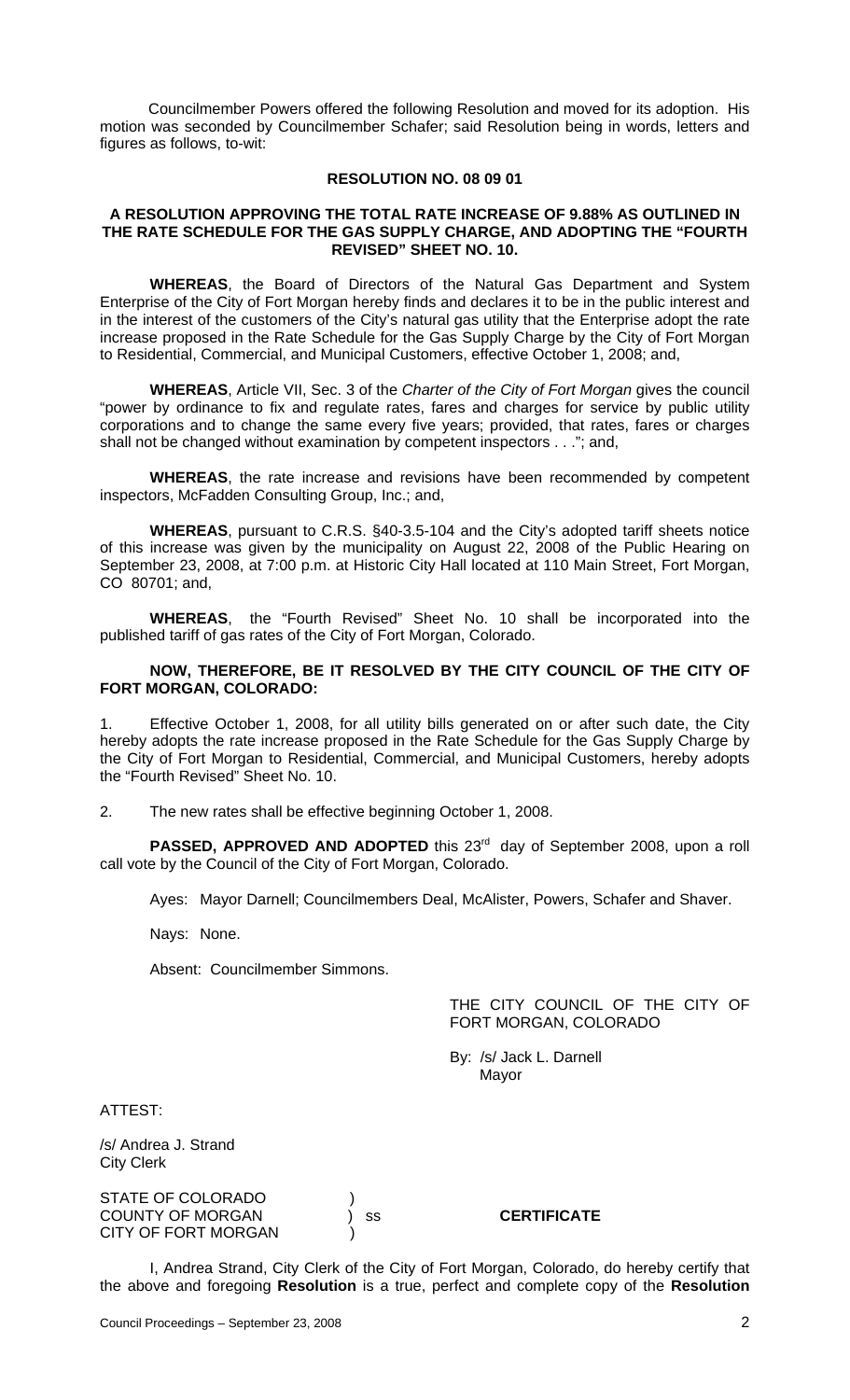adopted by the Council of Fort Morgan, Colorado, and is identical to the original thereof appearing in the official records of the City of Fort Morgan, Colorado and that the same has not, since its adoption, been rescinded or amended in any respect.

IN TESTIMONY WHEREOF, I have hereunto set my hand and affixed the seal of the City of Fort Morgan this 24<sup>th</sup> day of September, 2008.

[SEAL]

 /s/ Andrea Strand City Clerk

#### **ADOPTION OF ELECTRIC RATES**

 Councilmember Schafer offered the following Resolution and moved for its adoption. Her motion was seconded by Councilmember Shaver; said Resolution being in words, letters and figures as follows, to-wit:

### **RESOLUTION NO. 08 09 02**

#### **A RESOLUTION APPROVING THE TOTAL RATE INCREASE OF 18.45% AS OUTLINED IN THE RATE SCHEDULE FOR THE POWER SUPPLY CHARGE, AND ADOPTING THE "THIRD REVISED" SHEET NOS. 15 AND 16.**

**WHEREAS**, the Board of Directors of the Electric Department and System Enterprise of the City of Fort Morgan hereby finds and declares it to be in the public interest and in the interest of the customers of the City's electric utility that the Enterprise adopt the rate increase proposed in the Rate Schedule for the Power Supply Charge by the City of Fort Morgan to Residential, Commercial Demand Metered, Municipal, Large Commercial, Transmission, and Irrigation Customers, effective October 1, 2008; and

**WHEREAS**, Article VII, Sec. 3 of the *Charter of the City of Fort Morgan* gives the council "power by ordinance to fix and regulate rates, fares and charges for service by public utility corporations and to change the same every five years; provided, that rates, fares or charges shall not be changed without examination by competent inspectors . . ."; and

**WHEREAS**, the rate increase and revisions have been recommended by competent inspectors, McFadden Consulting Group, Inc.; and

**WHEREAS**, pursuant to C.R.S. §40-3.5-104 and the City's adopted tariff sheets notice of this increase was given by the municipality on August 22, 2008 of the Public Hearing on September 23, 2008, at 7:00 p.m. at Historic City Hall located at 110 Main Street, Fort Morgan, CO 80701; and,

**WHEREAS**, the "Third Revised" Sheet Nos. 15 and 16 shall be incorporated into the published tariff of electric rates of the City of Fort Morgan, Colorado.

# **NOW, THEREFORE, BE IT RESOLVED BY THE CITY COUNCIL OF THE CITY OF FORT MORGAN, COLORADO:**

1. Effective October 1, 2008, for all utility bills generated on or after such date, the City hereby adopts the rate increase proposed in the Rate Schedule for the Electric Supply Charge by the City of Fort Morgan to Residential, Commercial, and Municipal Customers, hereby adopts the "Third Revised" Sheet Nos. 15 and 16.

2. The new rates shall be effective beginning October 1, 2008.

**PASSED, APPROVED AND ADOPTED** this 23<sup>rd</sup> day of September 2008, upon a roll call vote by the Council of the City of Fort Morgan, Colorado.

Ayes: Mayor Darnell; Councilmembers Deal, McAlister, Powers, Schafer and Shaver.

Nays: None.

Absent: Councilmember Simmons.